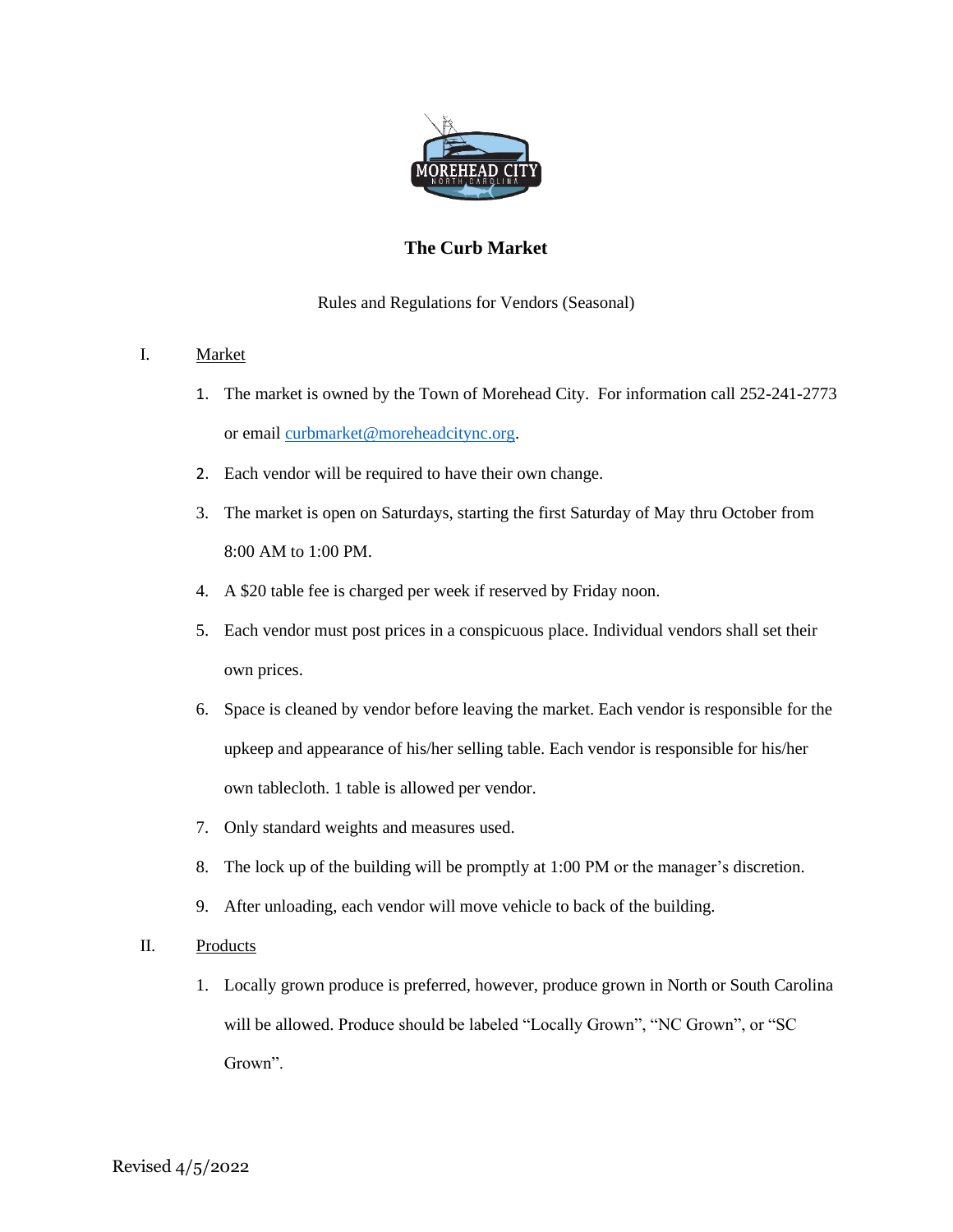- 2. Products, with the exception of allowed produce mentioned in Section II, should be home grown, handmade or fresh caught.
- 3. All products are guaranteed by vendor.
- 4. Products must be properly packaged and displayed. Baked goods, jams, and jellies must list ingredients and vendor's name and phone number.
- 5. Meat, vegetables, and baked goods must be approved by the NC Department of Agriculture. Vendors selling hazardous prepared foods (dishes made with meat or vegetables) must contact Carteret County Health Department.

## III. Vendor:

- 1. Must be clean and have neat appearance.
- 2. Is courteous and cooperative with other vendors and customers.
- 3. Must be willing to do his/her own part toward the upkeep of the market building.
- 4. Abides by market rules and regulations.
- 5. Vendors should be on-site and ready to sell by opening time. If vendor is late, his/her space may be given to someone else.
- 6. Manager has the authority to enforce the market rules and to ask a vendor to leave if he/she is not following the rules.
- 7. Any complaints should be addressed with the manager and not with other vendors or the public.